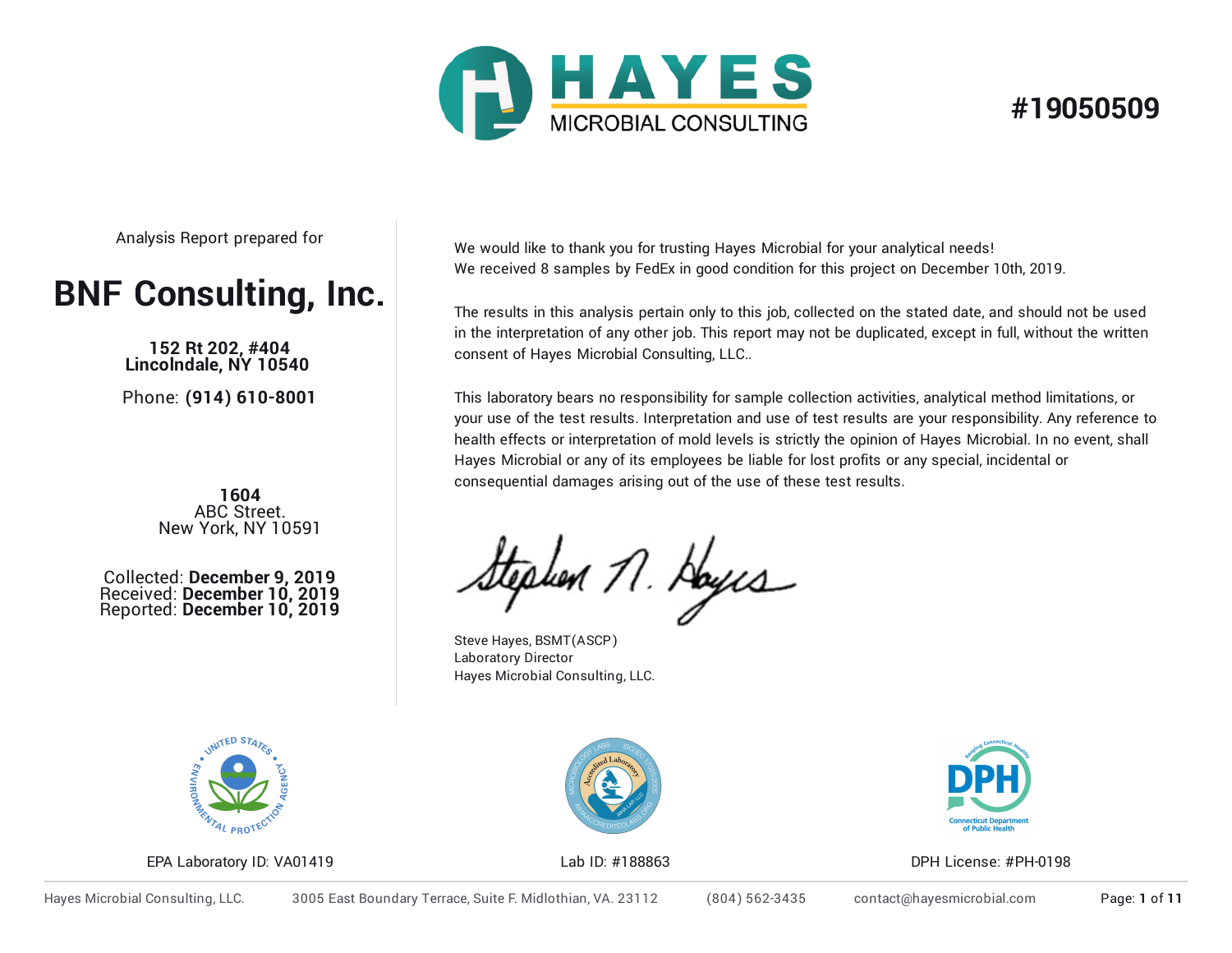12/10/2019 Hayes Microbial - Report **Jack Yanqui BNF Consulting, Inc.**

152 Rt 202, #404 Lincolndale, NY 10540 (914) 610-8001

**1604 #19050509** ABC Street New York, NY 10591

#### **Particle Analysis**

| Sample Number           | $\overline{1}$<br>01        |                        | 02<br>$\overline{2}$        |                                  | 03<br>$\overline{3}$   |                             | 04<br>4          |                          |                             |                  |                        |            |
|-------------------------|-----------------------------|------------------------|-----------------------------|----------------------------------|------------------------|-----------------------------|------------------|--------------------------|-----------------------------|------------------|------------------------|------------|
| Sample Name             | <b>Outside (Control)</b>    |                        |                             | <b>Kitchen &amp; Dining Room</b> |                        | <b>Living Room</b>          |                  | 2nd FL Staircase Landing |                             |                  |                        |            |
| Sample Volume           | 75.00 liter                 |                        | 75.00 liter                 |                                  | 75.00 liter            |                             |                  | 75.00 liter              |                             |                  |                        |            |
| <b>Reporting Limit</b>  | 13 particles/m <sup>3</sup> |                        | 13 particles/m <sup>3</sup> |                                  |                        | 13 particles/m <sup>3</sup> |                  |                          | 13 particles/m <sup>3</sup> |                  |                        |            |
| <b>Particle</b>         | <b>Raw Count</b>            | Count / m <sup>3</sup> | % of Total                  | <b>Raw Count</b>                 | Count / m <sup>3</sup> | % of Total                  | <b>Raw Count</b> | Count / m <sup>3</sup>   | % of Total                  | <b>Raw Count</b> | Count / m <sup>3</sup> | % of Total |
| <b>Cellulose Fibers</b> | $\overline{2}$              | 27                     | 11.1%                       | 8                                | 107                    | 1.3%                        | 8                | 107                      | 1.2%                        | 22               | 293                    | 2%         |
| <b>Synthetic Fibers</b> |                             |                        |                             | $\overline{2}$                   | 27                     | $<1\%$                      | 3                | 40                       | $<1\%$                      | 5                | 67                     | $<1\%$     |
| Fiberglass              |                             |                        |                             |                                  |                        |                             |                  |                          |                             | $\overline{2}$   | 27                     | $<1\%$     |
| Dander                  | 10                          | 133                    | 55.6%                       | 544                              | 7253                   | 89.5%                       | 608              | 8107                     | 88.4%                       | 1024             | 13653                  | 94.9%      |
| Plant Hair              |                             |                        |                             |                                  |                        |                             |                  |                          |                             | $\mathbf{1}$     | 13                     | $1\%$      |
| Talc                    |                             |                        |                             | $\mathbf{2}$                     | 27                     | $1\%$                       |                  |                          |                             | $\overline{2}$   | 27                     | ${<}1\%$   |
| Aciniform-like Soot     |                             |                        |                             |                                  |                        |                             |                  |                          |                             |                  |                        |            |
| Animal Hair             |                             |                        |                             |                                  |                        |                             |                  |                          |                             |                  |                        |            |
| Human Hair              |                             |                        |                             |                                  |                        |                             |                  |                          |                             |                  |                        |            |
| <b>Wood Fibers</b>      |                             |                        |                             | $\overline{2}$                   | 27                     | $<1\%$                      |                  |                          |                             |                  |                        |            |
| Feather Barbule         |                             |                        |                             |                                  |                        |                             |                  |                          |                             |                  |                        |            |
| Pollen                  |                             |                        |                             |                                  |                        |                             |                  |                          |                             |                  |                        |            |
| Gypsum                  |                             |                        |                             |                                  |                        |                             |                  |                          |                             |                  |                        |            |
| Silicates               | 5                           | 67                     | 27.8%                       | 32                               | 427                    | 5.3%                        | 48               | 640                      | 7%                          | 14               | 187                    | 1.3%       |
| Carpet Beetle Larvae    |                             |                        |                             |                                  |                        |                             |                  |                          |                             |                  |                        |            |
| <b>Insect Frass</b>     |                             |                        |                             |                                  |                        |                             |                  |                          |                             |                  |                        |            |
| <b>Dust Mite Parts</b>  |                             |                        |                             |                                  |                        |                             |                  |                          |                             |                  |                        |            |
| <b>Insect Parts</b>     |                             |                        |                             |                                  |                        |                             | $\mathbf{1}$     | 13                       | $<1\%$                      |                  |                        |            |
| <b>Mineral Salts</b>    |                             |                        |                             |                                  |                        |                             |                  |                          |                             |                  |                        |            |
| <b>Opaque Particles</b> |                             |                        |                             |                                  |                        |                             |                  |                          |                             |                  |                        |            |
| Ash and Char-like Soot  | $\mathbf{1}$                | 13                     | 5.6%                        | 18                               | 240                    | $3\%$                       | 20               | 267                      | 2.9%                        | 9                | 120                    | $<1\%$     |
| Rust                    |                             |                        |                             |                                  |                        |                             |                  |                          |                             |                  |                        |            |
|                         |                             |                        |                             |                                  |                        |                             |                  |                          |                             |                  |                        |            |
|                         |                             |                        |                             |                                  |                        |                             |                  |                          |                             |                  |                        |            |
| Total                   | 18                          | 240                    | 100%                        | 608                              | 8108                   | 100%                        | 688              | 9174                     | 100%                        | 1079             | 14387                  | 100%       |

Date:

**12 - 10 - 2019**



file:///tmp/amberjob\_190505091.html 3/11 3005 East Boundary Terrace, Suite F. Midlothian, VA. 23112 (804) 562-3435 contact@hayesmicrobial.com Page: **3** of **11**

am

 $\mathcal{A}$ 

Reviewed By:

Steve Hayes, BSMT Stephen 71. Abyca

Date: **12 - 10 - 2019**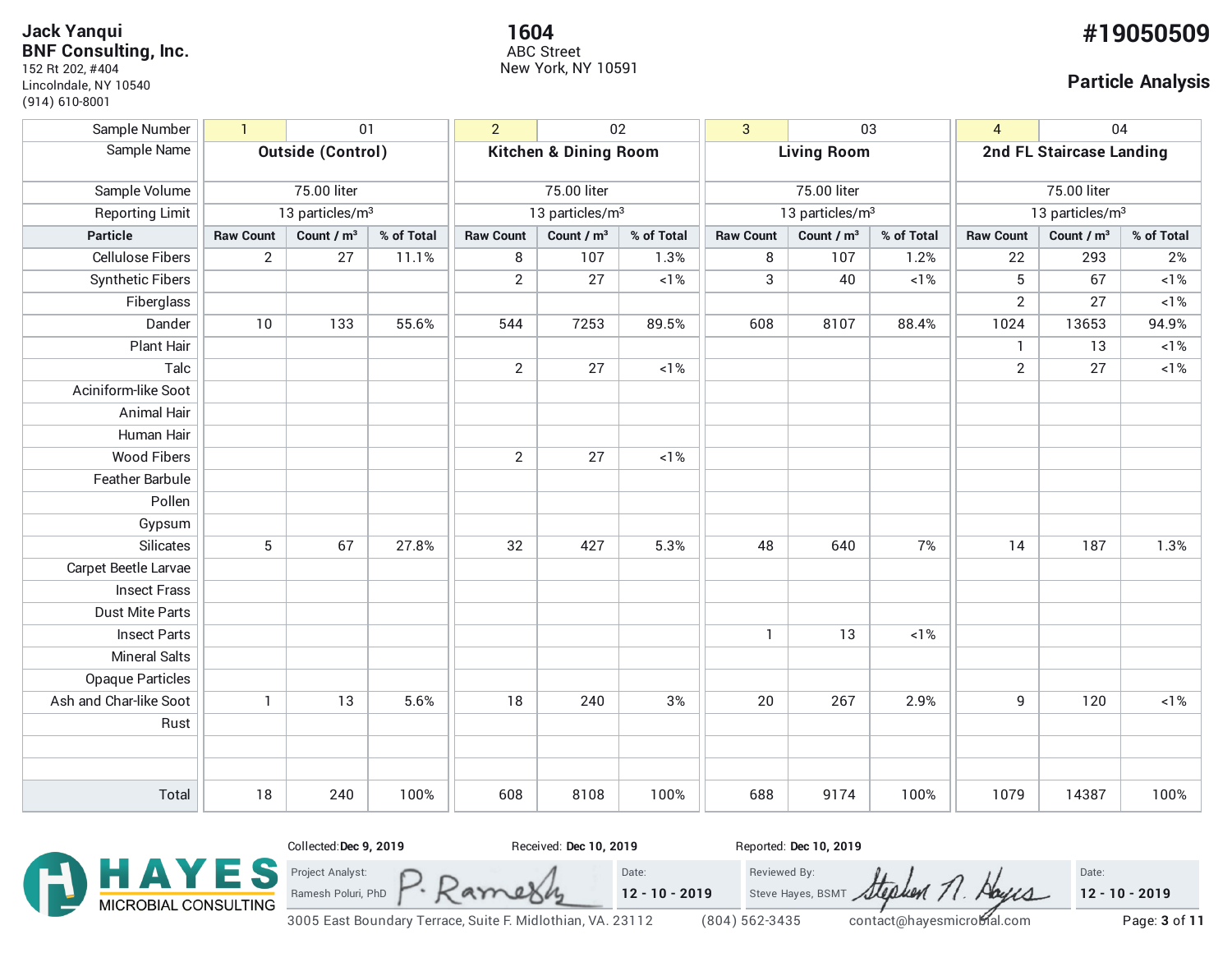### 12/10/2019 Hayes Microbial - Report **Jack Yanqui BNF Consulting, Inc.**

152 Rt 202, #404 Lincolndale, NY 10540 (914) 610-8001

#### **1604 #19050509** ABC Street New York, NY 10591

### **Particle Analysis**

| Sample Number           | $5\phantom{.0}$               |                        | 05                          | $6\phantom{a}$   | 06                          |            | $\overline{7}$   | 07                     |            |  |  |
|-------------------------|-------------------------------|------------------------|-----------------------------|------------------|-----------------------------|------------|------------------|------------------------|------------|--|--|
| Sample Name             | <b>Back of 2nd FL Hallway</b> |                        | Workshop                    |                  | <b>Laundry Room</b>         |            |                  |                        |            |  |  |
|                         |                               |                        |                             |                  |                             |            |                  |                        |            |  |  |
| Sample Volume           | 75.00 liter                   |                        | 75.00 liter                 |                  | 75.00 liter                 |            |                  |                        |            |  |  |
| Reporting Limit         | 13 particles/m <sup>3</sup>   |                        | 13 particles/m <sup>3</sup> |                  | 13 particles/m <sup>3</sup> |            |                  |                        |            |  |  |
| <b>Particle</b>         | <b>Raw Count</b>              | Count / m <sup>3</sup> | % of Total                  | <b>Raw Count</b> | Count / m <sup>3</sup>      | % of Total | <b>Raw Count</b> | Count / m <sup>3</sup> | % of Total |  |  |
| <b>Cellulose Fibers</b> | 5                             | 67                     | $<1\%$                      | 6                | 80                          | 1.4%       | 10               | 133                    | 1%         |  |  |
| <b>Synthetic Fibers</b> | $\mathbf{1}$                  | 13                     | ${<}1\%$                    | $\mathbf{1}$     | 13                          | $<1\%$     | $\overline{2}$   | 27                     | ${<}1\%$   |  |  |
| Fiberglass              |                               |                        |                             | 4                | 53                          | ${<}1\%$   | 3                | 40                     | $<1\%$     |  |  |
| Dander                  | 640                           | 8533                   | 96.4%                       | 384              | 5120                        | 86.5%      | 800              | 10667                  | 82.6%      |  |  |
| Plant Hair              |                               |                        |                             |                  |                             |            |                  |                        |            |  |  |
| Talc                    |                               |                        |                             |                  |                             |            |                  |                        |            |  |  |
| Aciniform-like Soot     | $\mathbf{1}$                  | 13                     | $<1\%$                      | $\mathbf{1}$     | 13                          | $<1\%$     | $\mathbf{1}$     | 13                     | $<1\%$     |  |  |
| Animal Hair             |                               |                        |                             |                  |                             |            |                  |                        |            |  |  |
| Human Hair              |                               |                        |                             |                  |                             |            |                  |                        |            |  |  |
| <b>Wood Fibers</b>      |                               |                        |                             |                  |                             |            |                  |                        |            |  |  |
| Feather Barbule         |                               |                        |                             |                  |                             |            |                  |                        |            |  |  |
| Pollen                  |                               |                        |                             |                  |                             |            |                  |                        |            |  |  |
| Gypsum                  |                               |                        |                             |                  |                             |            |                  |                        |            |  |  |
| Silicates               | 16                            | 213                    | 2.4%                        | 40               | 533                         | $9%$       | 128              | 1707                   | 13.2%      |  |  |
| Carpet Beetle Larvae    |                               |                        |                             | $\mathbf{1}$     | 13                          | $<1\%$     | $\mathbf{1}$     | 13                     | $<1\%$     |  |  |
| <b>Insect Frass</b>     |                               |                        |                             |                  |                             |            |                  |                        |            |  |  |
| <b>Dust Mite Parts</b>  |                               |                        |                             |                  |                             |            |                  |                        |            |  |  |
| <b>Insect Parts</b>     |                               |                        |                             | $\mathbf{1}$     | 13                          | $<1\%$     |                  |                        |            |  |  |
| <b>Mineral Salts</b>    |                               |                        |                             |                  |                             |            |                  |                        |            |  |  |
| <b>Opaque Particles</b> |                               |                        |                             |                  |                             |            |                  |                        |            |  |  |
| Ash and Char-like Soot  | $\mathbf{1}$                  | 13                     | $<1\%$                      | 6                | 80                          | 1.4%       | 24               | 320                    | 2.5%       |  |  |
| Rust                    |                               |                        |                             |                  |                             |            |                  |                        |            |  |  |
|                         |                               |                        |                             |                  |                             |            |                  |                        |            |  |  |
|                         |                               |                        |                             |                  |                             |            |                  |                        |            |  |  |
| Total                   | 664                           | 8852                   | 100%                        | 444              | 5918                        | 100%       | 969              | 12920                  | 100%       |  |  |

Date:

**12 - 10 - 2019**



file:///tmp/amberjob\_190505091.html 4/11 3005 East Boundary Terrace, Suite F. Midlothian, VA. 23112 (804) 562-3435 contact@hayesmicrobial.com Page: **4** of **11**

am

 $\overline{a}$ 

Project Analyst: Ramesh Poluri, PhD

Reviewed By:

hem 71

Abycs

Steve Hayes, BSMT

**12 - 10 - 2019**

Date: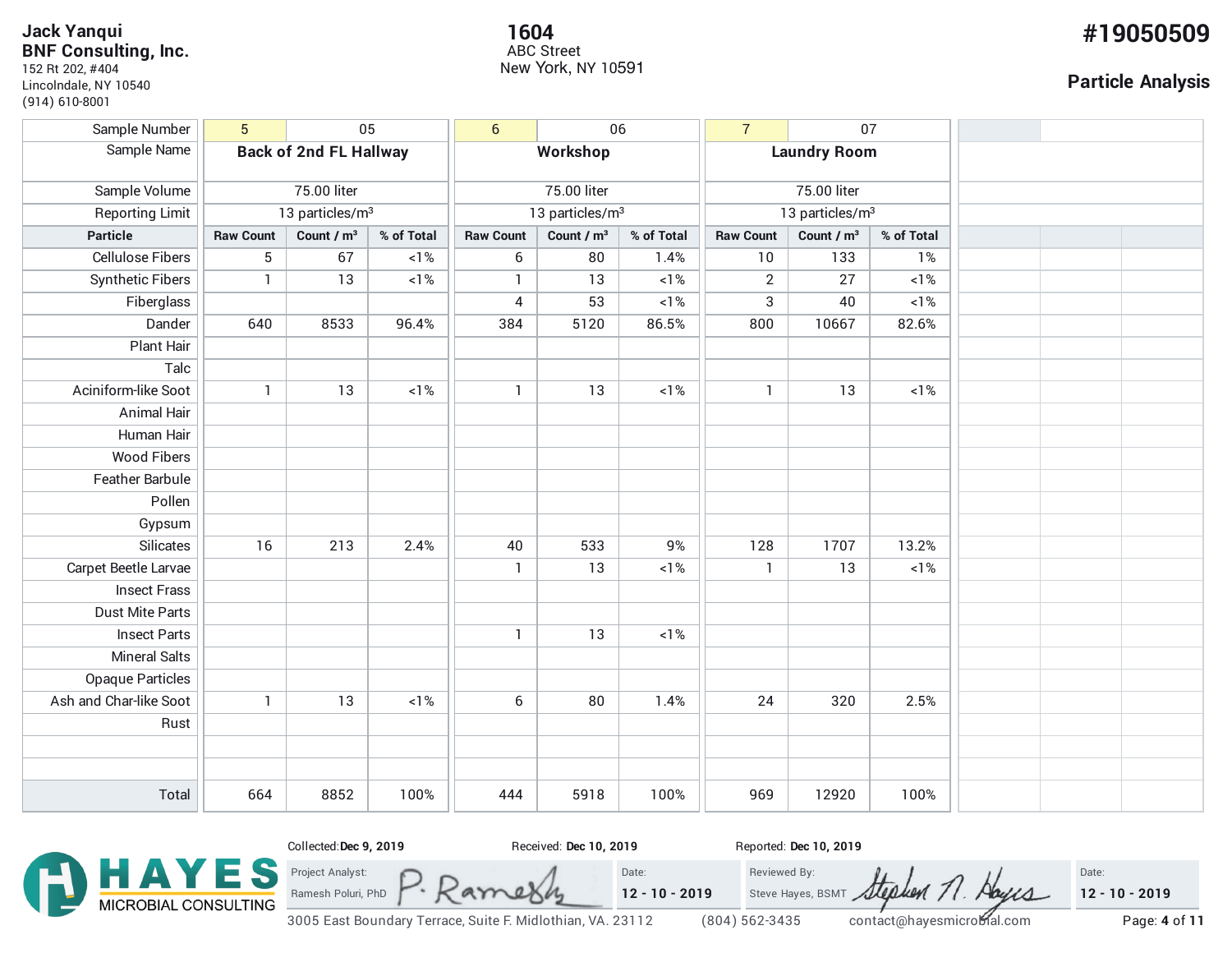12/10/2019 Hayes Microbial - Report **Jack Yanqui BNF Consulting, Inc.**

152 Rt 202, #404 Lincolndale, NY 10540 (914) 610-8001

**1604 #19050509** ABC Street New York, NY 10591

**Spore Trap Information**

| <b>Reporting Limit</b>             | The Reporting Limit is the lowest number of spores that can be detected based on the total volume of the sample collected and the percentage of the slide<br>that is counted. At Hayes Microbial, 100% of the slide is read so the LOD is based solely on the total volume. Raw spore counts that exceed 500 spores will<br>be estimated.                                                                                                                                                                                                                                                                                                                                                                                                                                                                                                                                                             |
|------------------------------------|-------------------------------------------------------------------------------------------------------------------------------------------------------------------------------------------------------------------------------------------------------------------------------------------------------------------------------------------------------------------------------------------------------------------------------------------------------------------------------------------------------------------------------------------------------------------------------------------------------------------------------------------------------------------------------------------------------------------------------------------------------------------------------------------------------------------------------------------------------------------------------------------------------|
| <b>Blanks</b>                      | Results have not been corrected for field or laboratory blanks.                                                                                                                                                                                                                                                                                                                                                                                                                                                                                                                                                                                                                                                                                                                                                                                                                                       |
| <b>Background</b>                  | The Background is the amount of debris that is present in the sample. This debris consists of skin cells, dirt, dust, pollen, drywall dust and other organic and<br>non-organic matter. As the background density increases, the likelihood of spores, especially small spores such as those of Aspergillus and Penicillium may<br>be obscured. The background is rated on a scale of 1 to 5 and each level is determined as follows:                                                                                                                                                                                                                                                                                                                                                                                                                                                                 |
|                                    | NBD: No background detected due to possible pump or cassette malfunction. Recollect sample. (Field Blanks will display NBD)<br>1 : <5% of field occluded. No spores will be uncountable.<br>2:5-25% of field occluded.<br>3:25-75% of field occluded.<br>4:75-90% of field occluded.<br>5: >90% of field occluded. Suggested recollection of sample.                                                                                                                                                                                                                                                                                                                                                                                                                                                                                                                                                  |
| <b>Fragments</b>                   | Fragments are small pieces of fungal mycelium or spores. They are not identifiable as to type and when present in very large numbers, may indicate the<br>presence of mold amplification.                                                                                                                                                                                                                                                                                                                                                                                                                                                                                                                                                                                                                                                                                                             |
| <b>Control Comparisons</b>         | There are no national standards for the numbers of fungal spores that may be present in the indoor environment. As a general rule and guideline that is<br>widely accepted in the indoor air quality field, the numbers and types of spores that are present in the indoor environment should not exceed those that are<br>present outdoors at any given time. There will always be some mold spores present in "normal" indoor environments. The purpose of sampling and counting<br>spores is to help determine whether an abnormal condition exists within the indoor environment and if it does, to help pinpoint the area of contamination.<br>Spore counts should not be used as the sole determining factor of mold contamination. There are many factors that can cause anomalies in the comparison<br>of indoor and outdoor samples due to the dynamic nature of both of those environments. |
| Water Damage Indicator             | Blue: These molds are commonly seen in conditions of prolonged water intrusion and usually indicate a problem.                                                                                                                                                                                                                                                                                                                                                                                                                                                                                                                                                                                                                                                                                                                                                                                        |
| Common Allergen                    | Green: Although all molds are potential allergens, these are the most common allergens that may be found indoors.<br>Orange: The spore count is slightly higher than the outside count and may or may not indicate a source of contamination.                                                                                                                                                                                                                                                                                                                                                                                                                                                                                                                                                                                                                                                         |
| Slightly Higher than Baseline      | Red: The spore count is significantly higher than the baseline count and probably indicates a source of contamination.                                                                                                                                                                                                                                                                                                                                                                                                                                                                                                                                                                                                                                                                                                                                                                                |
| Significantly Higher than Baseline | Violet: The types of spores found indoors should be similar to the ones that were identified in the baseline sample. Significant increases (more than 25%) in                                                                                                                                                                                                                                                                                                                                                                                                                                                                                                                                                                                                                                                                                                                                         |
| Ratio Abnormality                  | the ratio of a particular spore type may indicate the presence of abnormal levels of mold, even if the total number of spores of that type is lower in the indoor<br>environment than it was outdoors.                                                                                                                                                                                                                                                                                                                                                                                                                                                                                                                                                                                                                                                                                                |
| <b>Color Coding</b>                | Fungi that are present in indoor samples at levels lower than 200 per cubic meter are not color coded on the report, unless they are one of the water damage<br>indicators.                                                                                                                                                                                                                                                                                                                                                                                                                                                                                                                                                                                                                                                                                                                           |

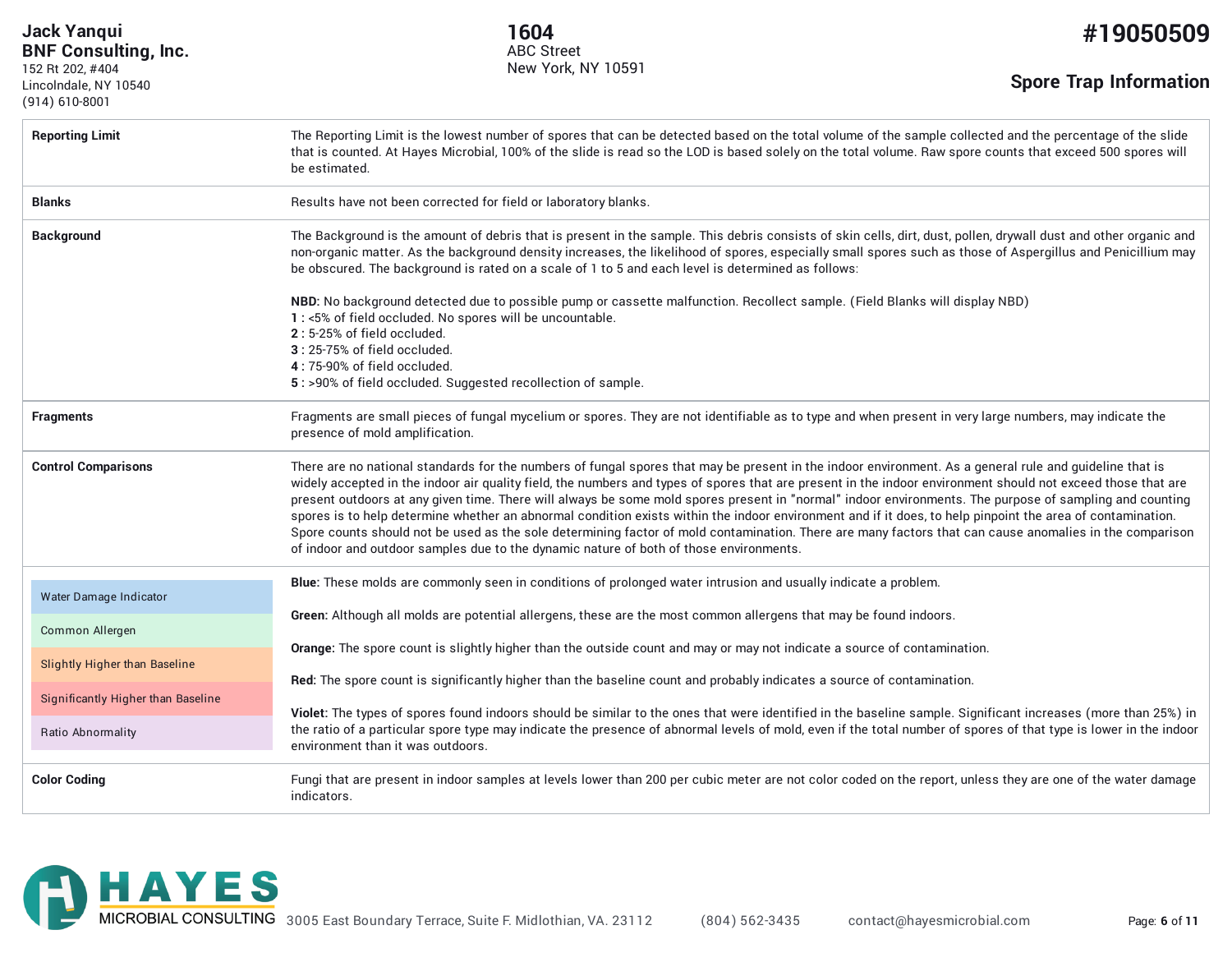#### 12/10/2019 Hayes Microbial - Report **Jack Yanqui BNF Consulting, Inc.** 152 Rt 202, #404 Lincolndale, NY 10540 (914) 610-8001

HAYES

New York, NY 10591 ABC Street

#### **Total Particulate Analysis Information**

Our Total Particulate Analysis test is based on the initial screening procedures from ASTM #D6602. Our Lab only uses light, polarized light, and phase contrast microscopy. No SEM or X-ray defraction is performed. Below are some guidelines to help find totals for the most common particle counts analyzed by light microscopy.

| <b>Particle</b>          |                                                                                                                 | Air *                | Surface *                       |
|--------------------------|-----------------------------------------------------------------------------------------------------------------|----------------------|---------------------------------|
| Dander                   | Home (Carpeted Areas)                                                                                           | 1,000-6,000 / $M^3$  | 10,000-16,000 / cm <sup>2</sup> |
|                          | Home (Hard Surface Areas)                                                                                       | 500-5,000 / $M^3$    | 5,000-16,000 / $cm2$            |
|                          | Office or Classroom (Carpeted)                                                                                  | 4,000-12,000 / $M^3$ | 14,000-24,000 / cm <sup>2</sup> |
|                          | Office or Classroom (Hard Surface Areas)                                                                        | 3,000-10,000 / $M^3$ | 12,000-20,000 / cm <sup>2</sup> |
| <b>Cellulose Fibers</b>  |                                                                                                                 | 0-250 / $M^3$        | 0-1,600 / $cm2$                 |
| <b>Synthetic Fibers</b>  |                                                                                                                 | $0-250 / M3$         | 0-1,600 / $cm2$                 |
| <b>Fiberglass Fibers</b> |                                                                                                                 | 0-60 / $M^3$         | 0-400 / $cm2$                   |
| <b>Gypsum Fibers</b>     |                                                                                                                 | 0-400 / $M^3$        | 0-1,800 / $cm2$                 |
| Talc                     |                                                                                                                 | $0-250/M^3$          | 0-2,000 / $cm2$                 |
| Dust Mites (parts)       |                                                                                                                 | 0-30 / $M^3$         | 0-200 / $cm2$                   |
| <b>Insect Parts</b>      |                                                                                                                 | 0-30 / $M^3$         | 0-200 / $cm2$                   |
| <b>Animal Hair</b>       |                                                                                                                 | $0-30/M^3$           | 0-200 / $cm2$                   |
| <b>Wood Fibers</b>       |                                                                                                                 | 0-60 / $M^3$         | 0-200 / $cm2$                   |
| <b>Plant Hairs</b>       |                                                                                                                 | 0-60 / $M^3$         | 0-200 / $cm2$                   |
| Human Hair               |                                                                                                                 | $0 - 60 / M3$        | 0-200 / $cm2$                   |
| Carpet Beetle Larvae     |                                                                                                                 | $0 - 40 / M3$        | 0-200 / $cm2$                   |
| <b>Insect Frass</b>      |                                                                                                                 | 0-40 / $M^3$         | 0-400 / $cm2$                   |
| <b>Feather Barbules</b>  |                                                                                                                 | 0-40 / $M^3$         | 0-200 / $cm2$                   |
| <b>Opaque Particles</b>  |                                                                                                                 | $0-100/M^3$          | 0-600 / ${\rm cm}^2$            |
| Starch                   |                                                                                                                 | 0-40 / $M^3$         | 0-200 / $cm2$                   |
| Rust                     |                                                                                                                 | 0-60 / $M^3$         | 0-400 / $cm2$                   |
| Ash and Char-like Soot   |                                                                                                                 | $0-100/M^3$          | 0-300 / $cm2$                   |
| Aciniform-like Soot      |                                                                                                                 | $0-100/M^3$          | 0-800 / $cm2$                   |
| Silicates                | (Varies greatly depending on area)                                                                              | $0-500 / M3$         | 0-2,800 / $cm2$                 |
| Pollen                   | (Varies with outdoor pollen levels and whether there are live indoor plants)                                    | 0-500 / $M^3$        | 0-2,800 / $cm2$                 |
|                          | * Estimated Normal Ranges are based on prior experience. There are no standard ranges for this form of testing. | $M^3$ = Cubic Meter  | $cm2$ = Square Centimeter       |